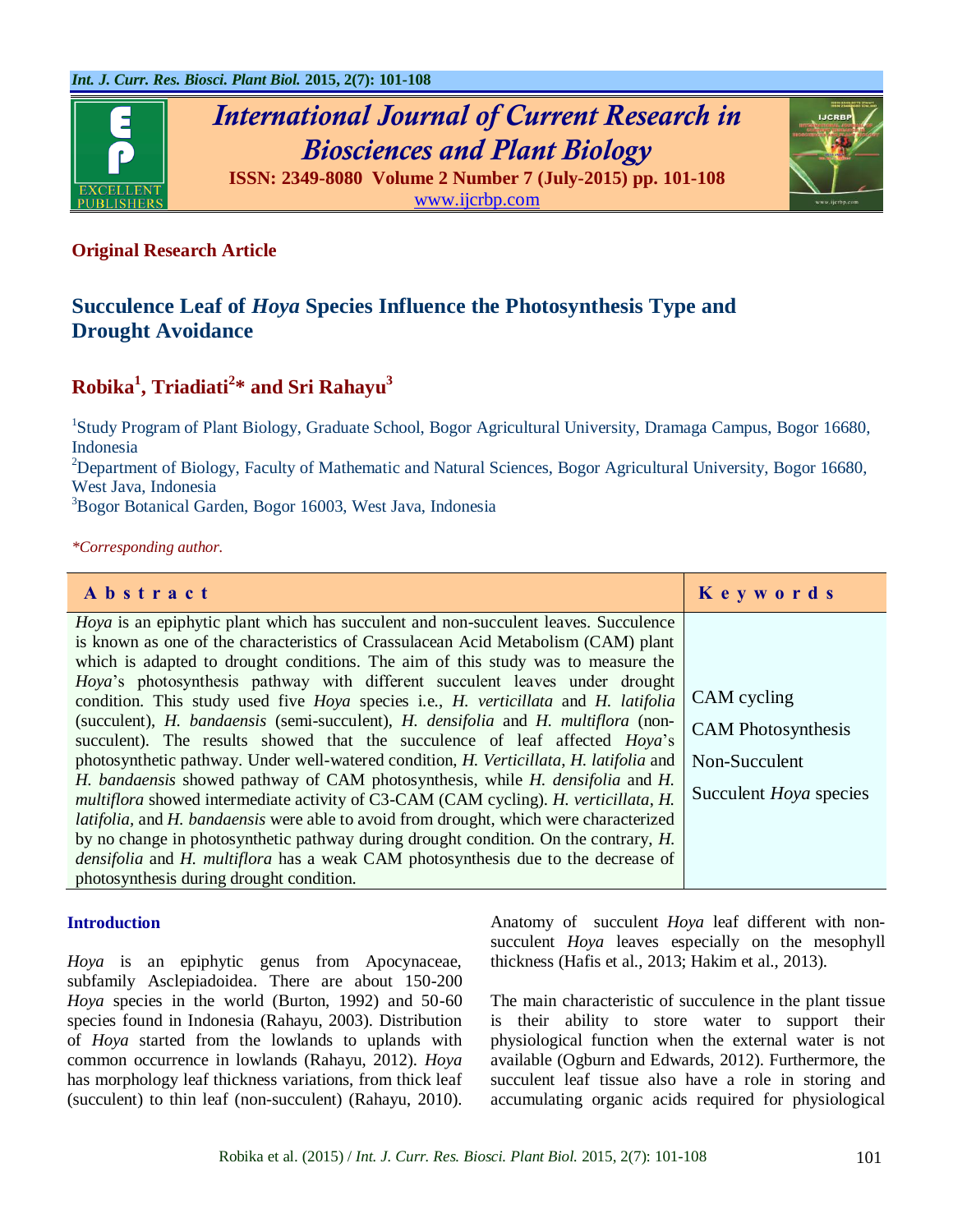function which perform a typical photosynthetic pathway, namely Crassulacean Acid Metabolism (CAM) (Kluge and Ting, 1978).

The advantages of plant with CAM metabolism has high water use efficiency (WUE), due to ability to avoid from drought (Lüttge, 2004). Therefore, CAM is a key adaptation of photosynthetic carbon fixation to limited water supply (Cushman and Borland 2002). The characteristic adaptation of CAM plant to limited water supply is nocturnal  $CO<sub>2</sub>$  fixation and daytime  $CO<sub>2</sub>$  reassimilation (Cushman and Borland, 2002; Lambers et al., 2008) and stomata closed during the day and opened during the night (Taiz and Zeiger, 2010). One of criteria to determined CAM photosynthesis is presence daily organic acid fluctuation (Cushman and Bohnert, 1999). The study has been done in many CAM species showed that highly succulence correlated with increased nocturnal organic acid accumulation (Griffits et al., 2008).

Several studied showed that *Hoya* had CAM photosynthetic. Rayder and Ting (1983a) found that *H. carnosa* had CAM photosynthetic under well-watered, but it would shift from CAM to CAM-idling modification under water stress. The result of Lieth and Werger (1992) research showed that *H. austrialis* and *H. nicholsoniae* indication strong CAM photosynthesis. Yusnaeni (2002) also showed that *H. difersifolia, H. lacunosa, H. carnosa, H. macrophylla*, and *Hoya sp*. had CAM activity (Full CAM) under sun habitat and watering every week. If they were grown in 75% shade with watering every day or every week, they had physiological adaptation, tend to C3 (CAM cycling).

However, the previous studies on photosynthetic pathway did not correlated with the leaf succulence on the other species. Therefore, in this study we choosen five *Hoya* species with different leaf succulence i.e. *H. verticillata, H. latifolia, H. bandaensis, H. densifolia,*  and *H. multiflora* under different watering to measure the *Hoya* photosynthetic pathway. Furthermore, five *Hoya* species would be analysed based on the leaf succulence correlate with its photosynthesis under drought condition.

# **Materials and methods**

# **Plant material and growth conditions**

Plants material were chosen based on the data of leaf anatomy with the different leaf succulence from previous

study by Hafis et al. (2013) and Hakim et al. (2013). Plants material used stem cutting (2 nodes length). The selected plant material was collected from Bogor Botanical Garden collection. Two nodes of *Hoya* stem cuttings were planted in sandy planting medium during one half month in the greenhouse condition. After one half month, stem cuttings were transferred to planting medium contained a tree fern log and cocopeat (5:1 w/w). Stem cuttings were maintained for seven months before drought treatment. Measuring of growth rate was conducted every week during 7 months.

# **Experimental design**

The experiment was designed using a randomized block design (RBD) factorial with two factors of treatment. The first factor was five *Hoya* species. The second factor was drought treatment, namely: watered every 2 days (control) and drought treatment for a period of 1 month.

# **Leaf succulence**

Leaf succulence was measured when the plant seven months old with parameters of succulence were:

- Leaf thickness: it was measured with Micrometer.
- Saturated Water Content (Ogburn and Edwards, 2012):

• Relative Water Content (%) (Prochazkova, 2001):

 $\frac{\text{Fresh weight - dry weight}}{\text{turgid weight - dry weight}} \text{x } 100$ 

• Succulence Mesophyll (Kluge and Ting, 1978):

 $\frac{\text{Water content (g)}}{\text{Chlorophyll content (mg)}}$ 

# **Organic acid content**

Measurements of organic acids in the leaves can be determined by measuring the content of proton  $(H<sup>+</sup>)$ (Medina et al. 1993). Measurement of  $H^+$  was done by using the acidity titration method following Griffiths et al. (2008) with modifications. Titratable acidity was conducted to analysed changes of leaf acidity during 20 h per day. Mature leaf disc (dia. 2 cm) from well watered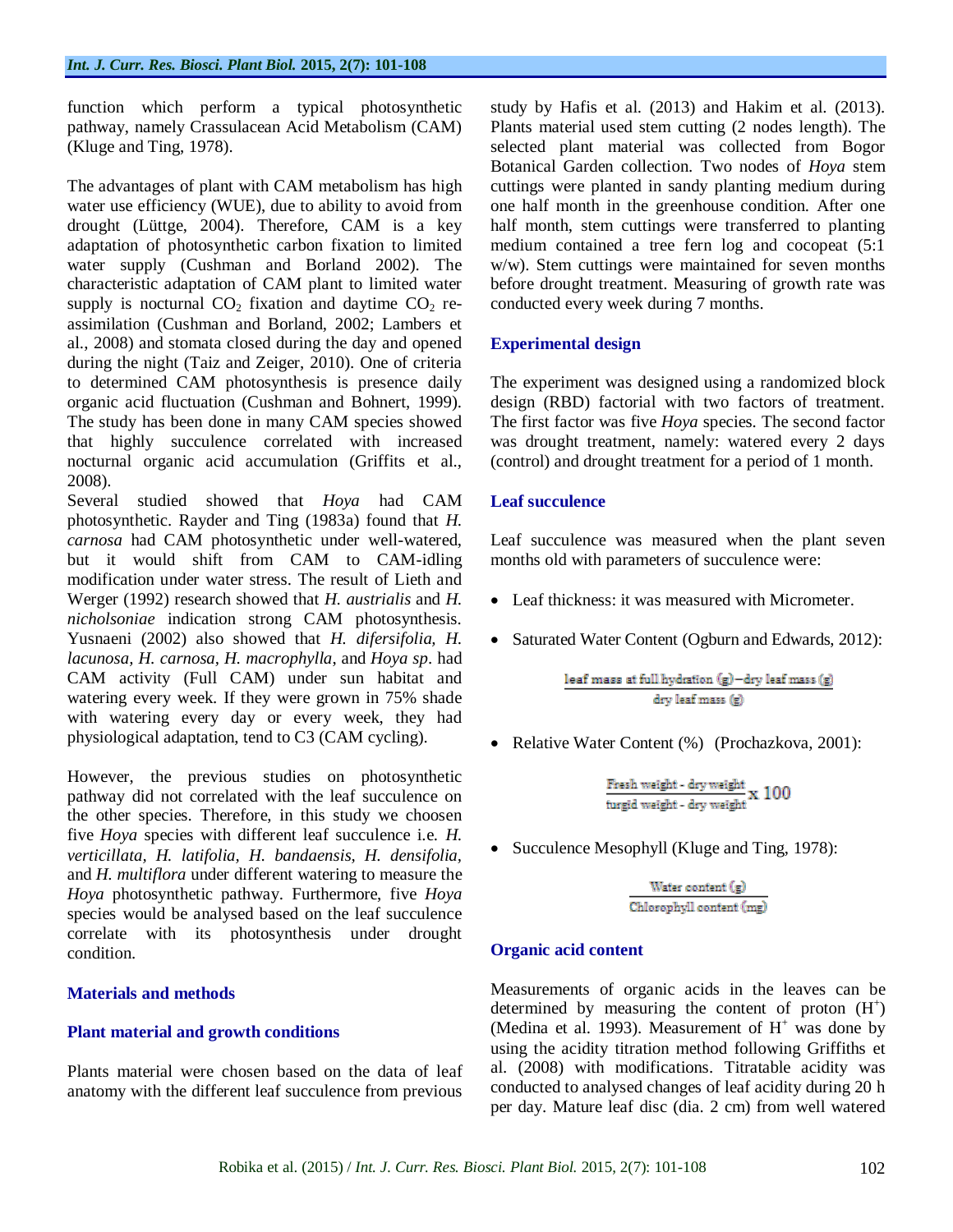and drought were boiled in 4 ml aquadest for 20 min. Furthermore, the extract was cooled and titrated to pH 7 with 10 mM NaOH (Griffiths et al., 2008).

# **Physiological parameters**

Observation of physiological parameters was consisted of photosynthesis rate, transpiration rate, stomatal conductance, and Chlorophyll content measured by Licor 6400 Xt Nebraska USA. Chlorophyll content was analysed by using the method of Arnon (1949).

# **Data analysis**

Data was analysed by analysis of variance (ANOVA) and continued by DMRT/Duncan Test.

#### **Results and discussion**

#### **Succulence of leaf** *Hoya* **species characteristics**

Leaves of *H. verticillata* and *H. latifolia* (succulent) had thick leaves, higher Saturated Water Content (SWC), Relative Water Content (RWC) and Succulence Mesophyll (Sm) than *H. densifolia* and *H. multiflora* (non succulent) (Table 1). These results are well supported by previous studies on succulent *Hoya* species with the changes observed in morphology (Rahayu, 2003) and anatomy (Hafis, et al., 2013; Hakim et al., 2013). The increasing thickness leaves followed by an increase of SWC and RWC in succulent *Hoya* and semi succulent. *H*. *verticillata* had SWC and RWC significantly different (*p*<0.05) with *H. bandaensis, H. densifolia* and *H. multiflora*. *H. bandaensis* had leaf thickness lower than *H. verticillata* and *H. latifolia,* but higher than *H. densifolia* and *H. multiflora*. Therefore, *H. bandaensis* had Sm higher ( $p<0.05$ ) than the other four *Hoya* species (Table 1).

Differences succulence leaf *Hoya* was due to differences in the anatomical structure of leaf. Hafis (2013) and Hakim (2013) reported that thickness of leaf, mesophyll, epidermis, and cuticle of succulent *Hoya* were thicker than Non succulent *Hoya*. The increasing of leaf thickness correlated with increasing of mesophyll cells of leaf and then followed by an increasing SWC (Nelson and Sage, 2008; Ogburn and Edwards, 2012). Saturated water content showed the water storage capacity in mesophyll. SWC of succulent *Hoya* was higher than non succulent *Hoya*.

**Table 1. Leaf thickness, Saturated Water Content (SWC), Relative Water Content (RWC), and Succulence mesophyll (Sm) of five** *Hoya* **species.**

| <b>Species</b>                                                                                                                         | Leaf type       | <b>Leaf thickness</b><br>$(\mu m)$ | <b>SWC</b><br>$(gH2O/g$ dry mass) | RWC(%) | Sm<br>(gH <sub>2</sub> O/mg)<br><b>Chlorophyll)</b> |  |
|----------------------------------------------------------------------------------------------------------------------------------------|-----------------|------------------------------------|-----------------------------------|--------|-----------------------------------------------------|--|
| H. verticillata                                                                                                                        | Succulent*      | 1220.56a                           | 18.71a                            | 95.29a | 13.40b                                              |  |
| H. latifolia                                                                                                                           | Succulent*      | 866.11b                            | 17.16a                            | 95.85a | 7.83 <sub>bc</sub>                                  |  |
| H. bandaensis                                                                                                                          | Semi succulent  | 626.67c                            | 13.98b                            | 89.73b | 23.17a                                              |  |
| H. densifolia                                                                                                                          | Non succulent** | 315.70d                            | 8.91c                             | 89.70b | 3.43c                                               |  |
| H. multiflora                                                                                                                          | Non succulent** | 225.69d                            | 6.40d                             | 86.95b | 1.01c                                               |  |
| Dete in the table represent means. Different letter in the same column represent significantly difference at $\approx 0.05$ (Dynesen's |                 |                                    |                                   |        |                                                     |  |

Data in the table represent means. Different letter in the same column represent significantly difference at *p<*0.05 (Duncan's test). Source comparison: (\*) Rahayu (2010) and Hafis et al*.* (2013). (\*\*) Rahayu (2010) and Hakim et al. (2013).

Sm in five *Hoya* species were significantly different and influenced by leaf succulence with the range of Sm between 1.01 until 23.17 gH<sub>2</sub>O/mg chlorophyll. The Sm value indicated the level of leaf tissue succulence (Herrera et al., 2010; Deshmukh and Murumkar, 2013). Kluge and Ting (1987) reported that Sm value can used to showed CAM metabolism in plant species. The plant with CAM metabolism has Sm value was more than 1  $gH<sub>2</sub>O/mg$  chlorophyll The plant with CAM metabolism, Sm value was more than  $1 \text{ gH}_2\text{O/mg}$  chlorophyll (Jimenez et al., 1983; Herrera et al., 2010; Deshmukh and Murumkar, 2013).

# **Organic acid content**

Organic acid content in *Hoya* leaf was measured by using  $H^+$  content in leaf tissue. The result showed that two succulent *Hoya* species (*H. verticillata* and *H. latifolia*) and one species semi succulent *Hoya* (*H.*  bandaensis) had H<sup>+</sup> content fluctuation during 20 h period (Fig. 1) which showed similar measurements with CAM photosynthetic pathway plants (Griffits et al., 2008; Desmukh and Murumkar, 2013). Medina et al. (1993) reported that  $H^+$  content in the leaf indicated organic acid content which was 2 and 3 times of  $H^+$  for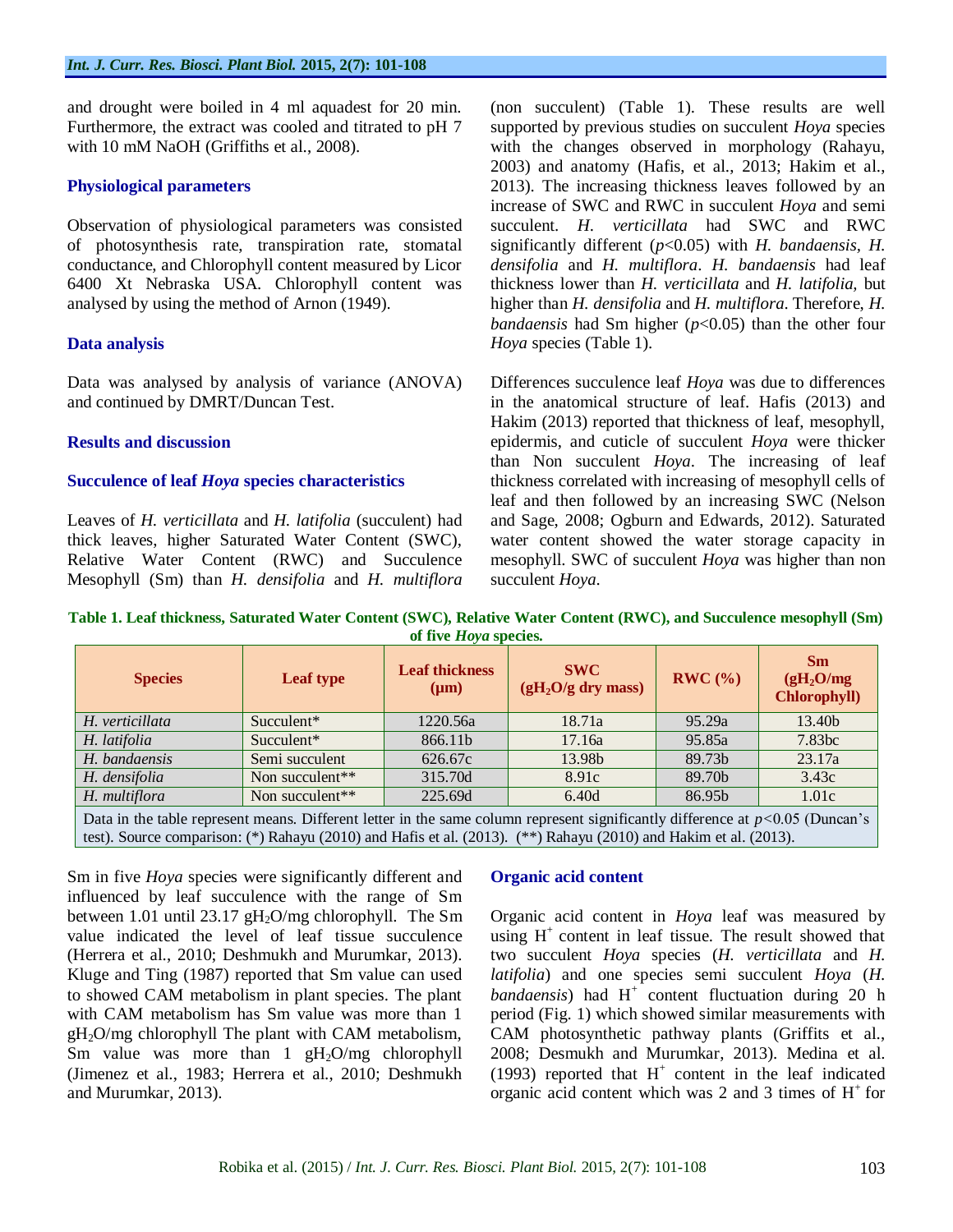malic acid and citric acid respectively. *H. verticillata* had H + content was found to be highest at 06.00 am under well-watered condition  $(125.01 \text{ mmol H}^+ \text{cm}^{-2})$ . The pattern of H<sup>+</sup> fluctuation in this study similar with CAM plant such as *Kalanchoe daigremontiana, K. Pinnata*  (Griffits et al., 2008), *Tillandsia pohliana* (Freschi et al. 2010), and *Commelina nudiflora* (Deshmukh and

Murumkar, 2013) where  $H^+$  content high in early morning in those species. Under stress drought,  $H^+$ content in *H. verticillata* and *H. bandaensis* decreased significantly  $(p<0.05)$ . H<sup>+</sup> content of CAM species *Xerosicyos danguyi* (Cucurbitaceae) (Rayder and Ting, 1983b) and *Pyrrosia lanceolata* (Chiang et al., 2013) decreased when exposed in drought stress.



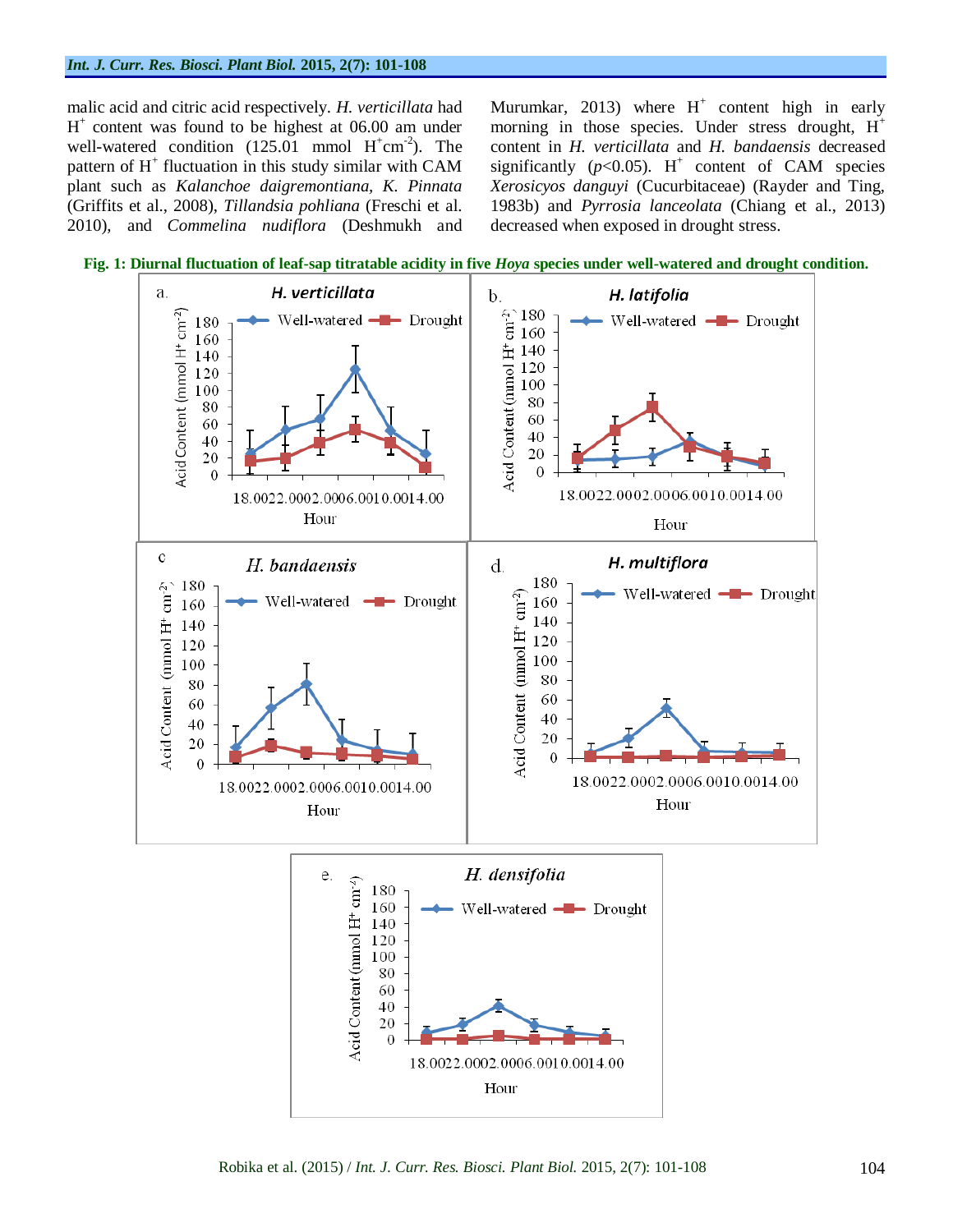| <b>Species</b>                                                                                                                        | Leaf type        | <b>Treatment</b> | <b>Photosynthesis</b><br>rate ( $\mu$ mol CO <sub>2</sub><br>$m^{-2}s^{-1}$ | <b>Stomatal</b><br>conductance<br>(mmol $H_2O \text{ m}^2\text{s}^{-1}$ ) | Intercellular CO <sub>2</sub><br>concentration<br>(µmol $CO2$ mol <sup>-1</sup> ) | <b>Transpiration rate</b><br>(mmol $H_2O$ m <sup>-2</sup> s <sup>-1</sup> ) |
|---------------------------------------------------------------------------------------------------------------------------------------|------------------|------------------|-----------------------------------------------------------------------------|---------------------------------------------------------------------------|-----------------------------------------------------------------------------------|-----------------------------------------------------------------------------|
| H. verticillata                                                                                                                       | <b>Succulent</b> | W                | 4.00ab                                                                      | $-4.53b$                                                                  | 2708.85ab                                                                         | $-0.12b$                                                                    |
|                                                                                                                                       |                  | D                | 4.06ab                                                                      | $-2.59b$                                                                  | 4290.02a                                                                          | $-0.08b$                                                                    |
|                                                                                                                                       |                  | W                | 3.93ab                                                                      | $-2.18b$                                                                  | 3612.62ab                                                                         | $-0.06b$                                                                    |
| H. latifolia                                                                                                                          | Succulent        | D                | 3.90ab                                                                      | $-3.93b$                                                                  | 1771.60ab                                                                         | $-0.12b$                                                                    |
| H. bandaensis                                                                                                                         | Semi succulent   | W                | 4.44ab                                                                      | $-4.63b$                                                                  | 1927.98ab                                                                         | $-0.14ab$                                                                   |
|                                                                                                                                       |                  | D                | 4.43ab                                                                      | $-4.93b$                                                                  | 1985.64ab                                                                         | $-0.15ab$                                                                   |
| H. densifolia<br>Non succulent                                                                                                        |                  | W                | 3.69ab                                                                      | 5.81ab                                                                    | 1218.10ab                                                                         | 0.35a                                                                       |
|                                                                                                                                       |                  | D                | 1.55 <sub>b</sub>                                                           | $-2.06b$                                                                  | 1145.82a                                                                          | $-0.03b$                                                                    |
| H. multiflora                                                                                                                         | Non succulent    | W                | 6.00a                                                                       | 12.84a                                                                    | $-748.69c$                                                                        | 0.20ab                                                                      |
|                                                                                                                                       |                  | D                | 2.06 <sub>b</sub>                                                           | $-3.12b$                                                                  | 2587.44ab                                                                         | $-0.08b$                                                                    |
| Data in the table represent means. Different letters in the same column represent significant difference at $p<0.05$ (Duncan's test). |                  |                  |                                                                             |                                                                           |                                                                                   |                                                                             |

|  |  | Table 2. Effect of water supply on physiological parameters of five Hoya species. |  |  |
|--|--|-----------------------------------------------------------------------------------|--|--|
|  |  |                                                                                   |  |  |

Data in the table represent means. Different letters in the same column represent significant difference at *p<*0.05 (Duncan's test). W: Well-watered; D: Drought.

|  |  | Table 3. Chlorophyll contents of five Hoya species at 8 MAP. |  |
|--|--|--------------------------------------------------------------|--|
|  |  |                                                              |  |

| <u>xwest of children partie convenied of internal properties</u> we original                                                        |                        |                      |                          |  |  |  |
|-------------------------------------------------------------------------------------------------------------------------------------|------------------------|----------------------|--------------------------|--|--|--|
| <b>Species</b>                                                                                                                      | Chlorophyll a $(mg/L)$ | Chlorophyll b (mg/L) | Total chlorophyll (mg/L) |  |  |  |
| H. verticillata                                                                                                                     | 0.85c                  | 0.51 <sub>b</sub>    | 1.43c                    |  |  |  |
| H. latifolia                                                                                                                        | 1.12c                  | 0.64 <sub>b</sub>    | 1.76c                    |  |  |  |
| H. bandaensis                                                                                                                       | 0.52c                  | 0.125c               | 0.62d                    |  |  |  |
| 0.88 <sub>b</sub><br>H. densifolia<br>1.88b<br>2.76b                                                                                |                        |                      |                          |  |  |  |
| H. multiflora<br>3.22a<br>1.37a<br>4.14a                                                                                            |                        |                      |                          |  |  |  |
| Data in the table represent means. Different letter in the same column represent significant difference at $p<0.05$ (Duncan's test) |                        |                      |                          |  |  |  |

H + content of *H. densifolia* and *H. multiflora* increased in the night under well-watered, on the contrary, in the day, there was no  $H^+$  content fluctuation both under well watered and drought condition. This result expected that two species of non succulent *Hoya* had photosynthetic intermediate C3-CAM (CAM-cycling). Allegations of CAM-cycling were supported by the high stomatal conductance indicating the opening of stomata in the daytime in non succulent *Hoya* (Table 2). Organic acid accumulation in night and stomata opened in daytime at Non succulent *Hoya* was similar with species intermediate C3-CAM (CAM cycling) like *Cissus quadrangularis* L. (Vitaceae) (Ting et al., 1983) and *Puya floccosa* (Herrera et al., 2010). Matiz et al. (2013) stated that CAM plants will accumulate organic acid at night and stomata open at daytime. Kluge and Ting (1978) stated that the characteristic of CAM cycling where stomata remain closed during the dark period but some nocturnal synthesis of organic acid fed by respiratory  $CO<sub>2</sub>$  occurs, and where stomata are open during the light period with uptake of atmospheric  $CO<sub>2</sub>$ and direct Calvin-cycle  $CO<sub>2</sub>$  reduction (C3photosynthesis) in addition to assimilation of  $CO<sub>2</sub>$ remobilized from nocturnally stored organic acid.

This study reinforced that a degree of leaf succulence important for CAM metabolism as reported by Nelson et

al. (2008) and Griffiths et al. (2008). Succulent *Hoya* and semi succulent showed the CAM metabolism under well watered and drought, but non succulent *Hoya* had not CAM metabolism in the same treatments.

# **Growth rate**

Growth rate in species succulent *Hoya* and semi succulent were lower as compared to non succulent *Hoya*, even the height of succulent and semi succulent *Hoya* was higher than non succulent *Hoya*. Leaf growth rate *H. densifolia, H. multiflora, H. verticillata, H. latifolia* and *H. bandaensis* were 6, 4, 3, 3, and 2 leaf week $^{-1}$  respectively (Fig. 2a), whereas high growth rate of *H. verticillata, H. bandaensis, H. latifolia, H. densifolia,* and *H. multiflora* were 11.3, 8.7, 7.0, 6.2, and 2.7 cm week<sup>-1</sup> respectively (Fig. 2b).

Different growth leave rate in five *Hoya* species probably correlated with different photosynthetic type. *H*. *verticillata, H. latifolia* and *H. bandaensis* were the CAM photosynthetic, whereas *H. densifolia* and *H. multiflora* were C3-CAM photosynthetic (CAM *cycling*). This fact supported by Black et al. (1996) that productivity of CAM plant lower than C3 plant due to the energy cost for  $CO<sub>2</sub>$  assimilation in the CAM plant higher than the C3 plant. High growth rate in succulent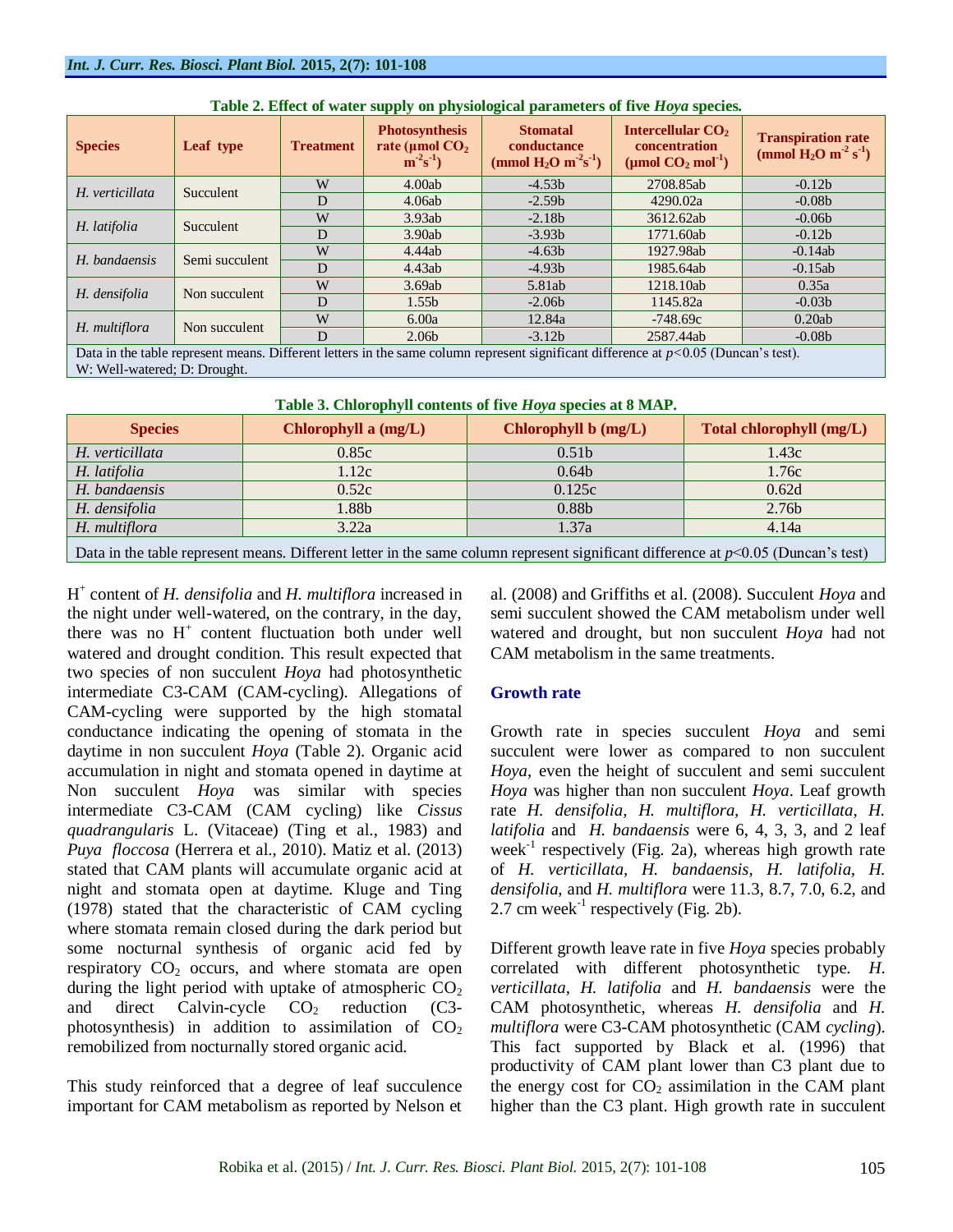#### *Int. J. Curr. Res. Biosci. Plant Biol.* **2015, 2(7): 101-108**

*Hoya* more quickly than non succulent *Hoya* due to correlated with the habitus of five *Hoya* species. *H. verticillata, H. latifolia,* and *H. bandaensis* were climber plants. In climber plants, stem growth generally more quickly to support vertical shoot growth (Putz and Mooney, 1991).





# **The effect of succulence to** *Hoya***'s physiological parameters**

The analysis data showed that there was no interaction between species *Hoya* with watering treatment on physiological parameters of *Hoya*, except in intercellular  $CO<sub>2</sub>$  concentration. The photosynthesis rate in succulent *Hoya* and semi-succulent when well watered were not significantly different  $(p>0.05)$ . The rate of transpiration under well water in *H. verticillata, H. latifolia* were significantly different with *H. densifolia* (*p*<0.05), but the transpiration rate were negative. On the other side, stomatal conductance of *H. verticillata, H. latifolia, H. bandaensis*, and *H. densifolia* were significantly different (*p*<0.05) with *H. multiflora* (Table 2). This condition showed that there was no transpiration detected and stomata closed when the measurement was carried out.

The rate of photosynthesis, intercellular  $CO<sub>2</sub>$ concentration, stomatal conductance and transpiration rate when the drought did not significantly different (*p*>0.05) in semi-succulent *Hoya*. These results support our assumption that all three species of *Hoya* have a CAM pathway metabolic. The succulence on *Hoya* leaves influenced the low rate of photosynthesis compared to Non succulent *Hoya*. This is due to the low of mesophyll conductance to  $CO<sub>2</sub>$  and activity of Rubisco on succulent leaves (Griffits et al., 2008; Nelson and Sage, 2008). The lower mesophyll conductance is known to reduce the rate of photosynthesis in many species,

such as the *Kalanchoe daegremontiana* (Grifitths et al., 2008), wild tomatoes (Muir et al., 2013) and Aizoaceae succulent (Ripley et al., 2013).

The leaf succulence reduced leaf stomatal conductance and the rate of transpiration in Succulent *Hoya* and semisucculent (Table 2). The low of stomatal conductance and transpiration rate influenced succulent *Hoya* avoid to drought, even though the rate of photosynthesis still stable. In contrast, the rate of photosynthesis, stomatal conductance and transpiration rate at non-succulent *Hoya* in well-watered higher  $(p<0.05)$  compared to succulent *Hoya* and semi-succulent. However, decreasing stomatal conductance and transpiration rate will be followed by decreased in the rate of photosynthesis when drought. Ogburn and Edwards (2010) reported that the succulent plants can be protected from drought, because it has a high hydraulic capacity as a consequence of the volume of water storage cells are large. In contrast to the nonsucculent plants, have a low hydraulic capacity because it has a volume of cells or tissues are low to save water.

#### **Chlorophyll content**

Succulent *Hoya* has chlorophyll a, b, and total chlorophyll content lower compared with non-succulent *Hoya* (Table 3). Chlorophyll b and total chlorophyll content in *H. bandaensis* (semi-succulent) was the lowest, while chlorophyll a, b, and total chlorophyll in *H. multiflora* (non-succulent) were the highest. Gibson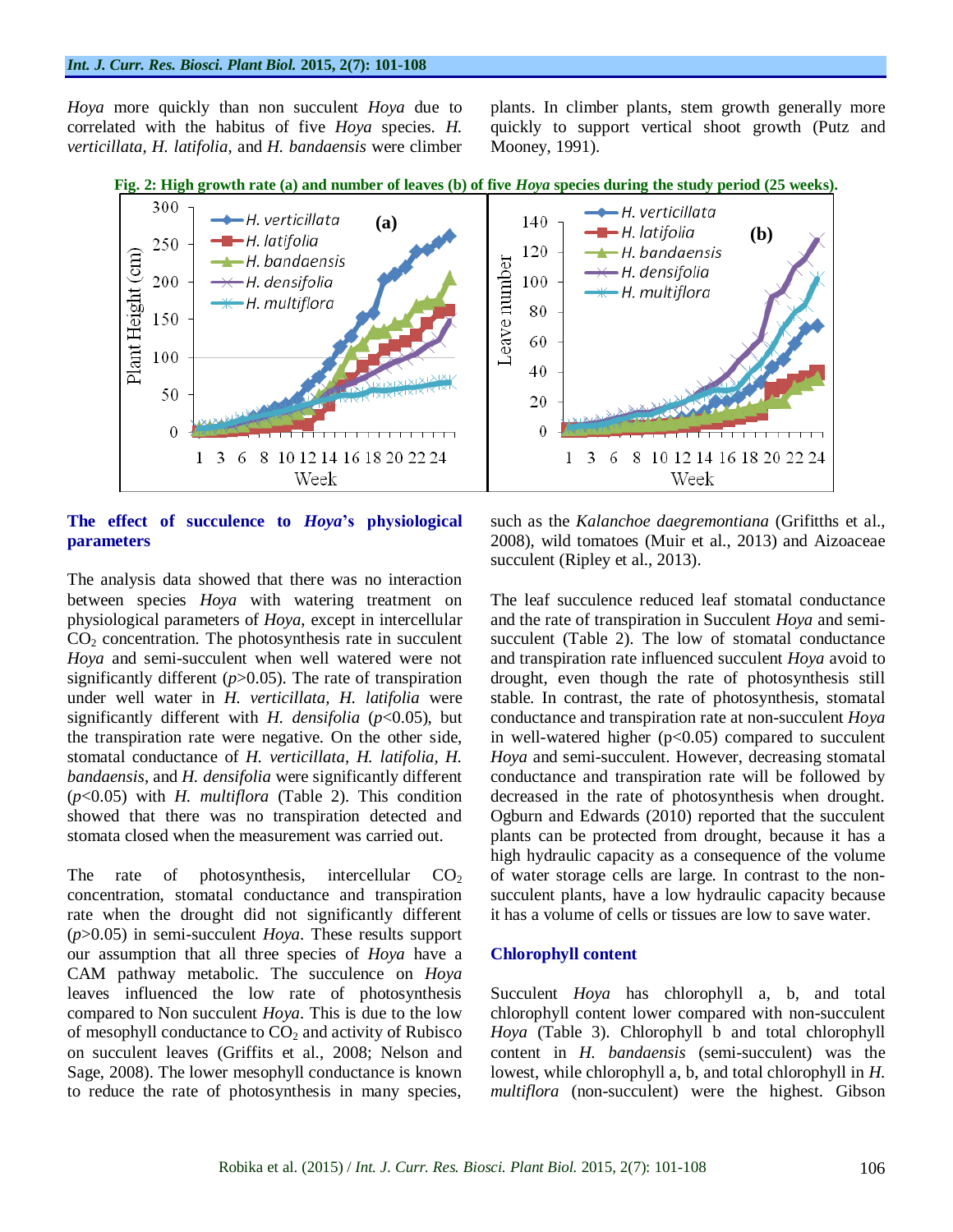(1982) reported that the cells in the succulent tissue have a large vacuole for water storage that occupies 90% or more of the cell volume.

# **The effect of leaf succulence and drought RWC of leaf**

Succulence of *Hoya*'s leaf affected RWC in some periods of drought (Fig. 3). RWC of *H. verticillata* and *H. latifolia* (succulent) tend to be stable up to 28 days after treatment. In contrast, RWC of *Hoya* non-succulent species decreased significantly  $(p<0.05)$ , but the period for significantly decrease of RWC wary between species Decreasing RWC of *H. densifolia* 45% significantly different  $(p<0.05)$  was only occurred in periods of drought 28 days after treatment. RWC of *H. multiflora* decreased significantly  $(p<0.05)$  since in the 7 days after treatment. Lower RWC was observed in *H. multiflora* on 28 days after treatment by 37%. There was no decreasing of RWC in *H. bandaensis* until the end of the period of drought (28 days after treatment).

#### **Fig. 3: Relative Water Content in five** *Hoya* **species during drought period (time after last watering in days).**



Leaf RWC reflects the leaf water status. Leaf water status is closely related to several physiological variables such as leaf turgor, growth, stomatal conductance, transpiration, photosynthesis and respiration (Kramer and Boyer, 1995). Lowering RWC of leaves causing a decreased of leaf turgor, resulting in withering, closed stomata and decreased the rate of photosynthesis (Alfredo and Setter 2000). In succulent *Hoya* with CAM photosynthetic pathway, water use efficiency (WUE) increased due to large water loss through the process of transpiration during the day can be minimized by

regulation stomata are open during the night and close during the day (Luttge, 2004).

# **Conclusions**

The succulence of leaf affected the *Hoya*'s photosynthetic pathway. Under well-watered, *H. verticillata* and *H. latifolia* (succulent) and *H. bandaensis* (semi-succulent) showed the CAM photosynthesis pathway, while *H. densifolia* and *H. multiflora* (non-succulent) showed the intermediate pathway C3-CAM (CAM cycling). *H. verticillata*, *H. latifolia* and *H. bandaensis* were able to drought avoidance which was characterized by there was no change in photosynthesis pathway when drought stress. In contrast, *H. densifolia* and *H. multiflora* has a weak of CAM photosynthesis and it decreased when drought stress.

#### **References**

- Alfredo, A.C.A., Setter, T.L., 2000. Response of cassava to water deficit: Leaf area growth and abscisic acid*.*  Crop Sci. 40, 131-137.
- Arnon, D.I., 1949. Copper enzymes in isolated chloroplast polyphenol oxidase in *Beta vulgaris*. *J*  Plant Physiol. 24, 1-15.
- Black, C.C., Chen, J.Q., Doong, L.L., Angelov, M.N., Sung, S.J.S. 1996. Alternative carbohydrate reserves used in the daily cycle of Crassulacean Acid Metabolism. Eco. Stud. 114, 31-45.
- Burton, C.M., 1992. How many *Hoya*s are there. The Hoyan 13, 40.
- Chiang, J.M., Lin, T.C., Luo, Y.C., Chang, C.T., Cheng JY, Martin CE. 2013. Relationship among rainfall, leaf hydrenchyma, and Crassulacean Acid Metabolism in *Pyrrosia lanceolata* (L.) Fraw. (Polypodiaceae) in central Taiwan. Flora 208, 345- 350.
- Cushman, J.C., Borland, A.M. 2002. Induction of Crassulacean Acid Metabolism by water limitation. Plant Cell Env. 25, 295-310**.**
- Cushman, J.C., Bohnert HJ. 1999. Crassulacean Acid Metabolism: molecular genetics. Ann. Rev. Plant Physiol. Plant Mol. Biol. 50, 305-332.
- Desmukh, R.B., Murumkar, C.V. 2013.Crassulacean Acid Metabolism (CAM) in leave of a common weed *Commelina nudiflora* L. Int. J. Plant Physiol. Biol. 5, 68-70.
- Freschi, L., Takahashi, C.A., Cambiu, C.A., Semprebom, T.S., Cruz, A.B.C., Mioto, P.T., Versieux, L.M., Calvante, A., Aidar, S.R.L., Aida, M.P.M., Mercier,